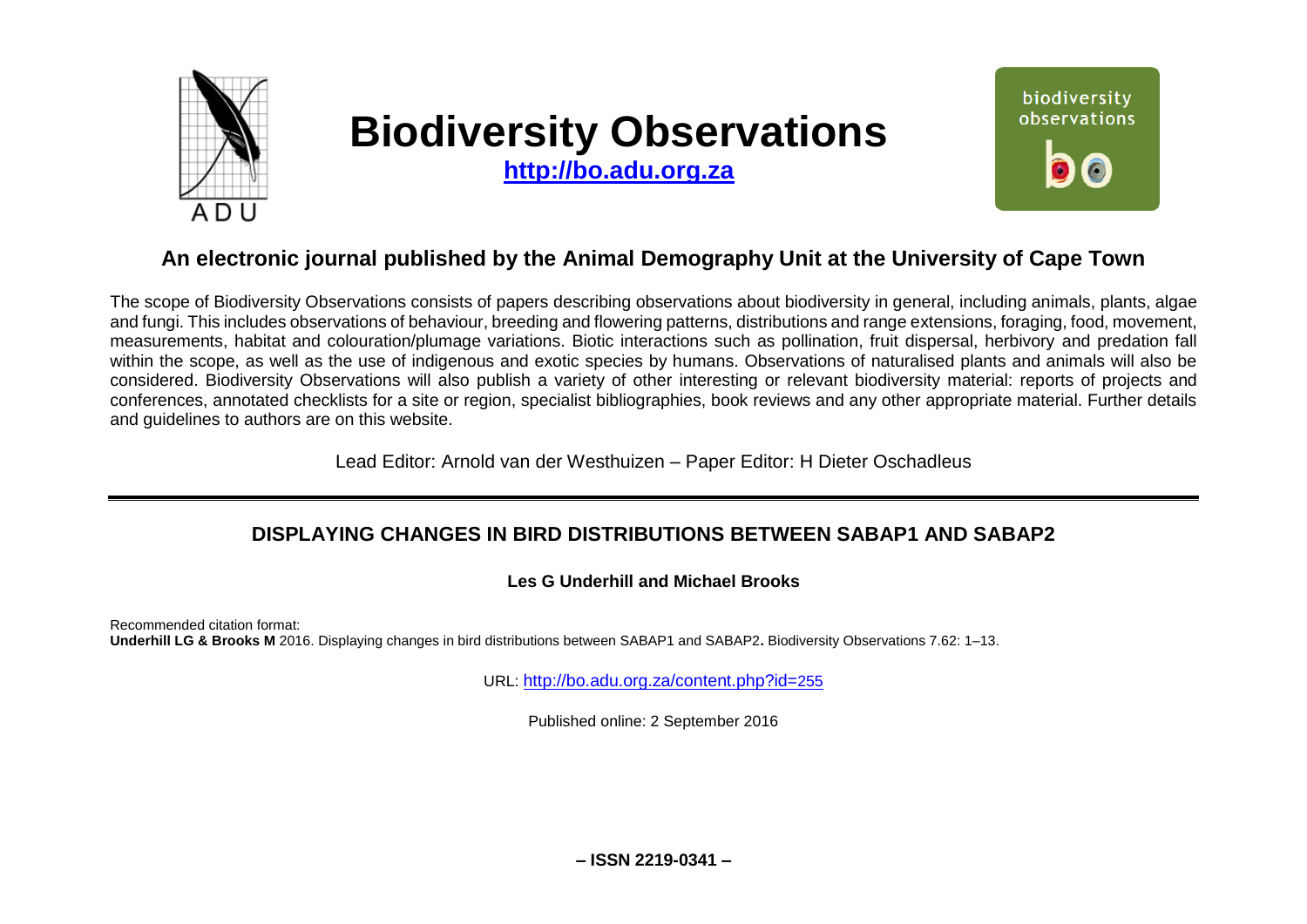# **PROJECT REPORT**

# **DISPLAYING CHANGES IN BIRD DISTRIBUTIONS BETWEEN SABAP1 AND SABAP2**

*Les G Underhill and Michael Brooks*

Animal Demography Unit, Department of Biological Sciences, University of Cape Town, Rondebosch, 7701 South Africa

Email: [les.underhill@uct.ac.za](mailto:les.underhill@uct.ac.za)

# **Introduction**

One of the objectives of the Second Southern African Bird Atlas Project (SABAP2) was to be able to make comparisons with the distribution data collected during the First Southern African Bird Atlas Project (SABAP1); the spatial grid for SABAP2 was set up with a view to facilitating this (Underhill 2016). Strategies to make these comparisons have proved to be more difficult than were anticipated at the outset of SABAP2 in 2007 (Loftie-Eaton 2014, 2015). The objective of this paper is to document a procedure to construct maps which show the changes in bird distribution patterns between the two projects. There is a companion paper which provides a procedure for mapping distributions using only SABAP2 data (Underhill & Brooks 2016).

# **The challenges to making comparisons**

Three main issues proved challenging for making comparisons between SABAP1 and SABAP2 distributions. (1) The change in spatial scale between the projects. SABAP1 was conducted using a 15 minute grid of longitude and latitude; the SABAP2 is five minutes of latitude and longitude, so that there are nine SABAP2 "pentads" in one SABAP1 "quarter degree grid cell" (Underhill 2016). (2) For SABAP1, there was no quantification of the amount of effort that was invested in a checklist of bird species recorded in a quarter degree grid cell; for SABAP2 observers undertake at least two hours of intensive birding for a "full-protocol" checklist (Underhill 2016). (3) For SABAP1 there was no instruction for the observer to attempt to get a complete checklist of species occurring in the quarter degree grid cell, an instruction which would have been unrealistic, given the size of the grid cell. Whereas in the 9.2×8.3 km pentads used for SABAP2, it is technically feasible to visit all habitats during two or more hours of fieldwork, and the instruction to observers is to make the species list which is as comprehensive as possible (Loftie-Eaton 2014, Underhill 2016).

Loftie-Eaton (2014, 2015) demonstrated that the mean lengths of checklists for SABAP1 and SABAP2 were similar. She suggested that what this meant was that the area effectively searched for birds within a SABAP1 quarter degree grid cell must have been roughly a SABAP2 pentad in extent.

Clearly, maps which aim to show changes in bird distributions have to be at the spatial resolution of the coarser project, in this case SABAP1. This means that the data for the nine SABAP2 pentads within a quarter degree grid cell need to combined in some way. This paper uses the simple expedient of pooling all the checklists for the nine pentads in the SABAP2 a quarter degree grid cell. Effectively, this means that each checklist for a pentad is treated as a checklist for the quarter degree grid cell into which it falls. We compute the SABAP2 reporting rate for a species in a pentad as the ratio "number of times the species was recorded in the quarter degree grid cell" divided by the "total number of checklists received for the pentads in the quarter degree grid cell". The pitfalls of this approach, and indeed the pitfalls of other approaches are considered below in the section **Pitfalls of the expedient approach to pooling**.

Loftie-Eaton (2014, 2015) provided a comprehensive discussion of the hazards associated with the interpretation of reporting rates. In spite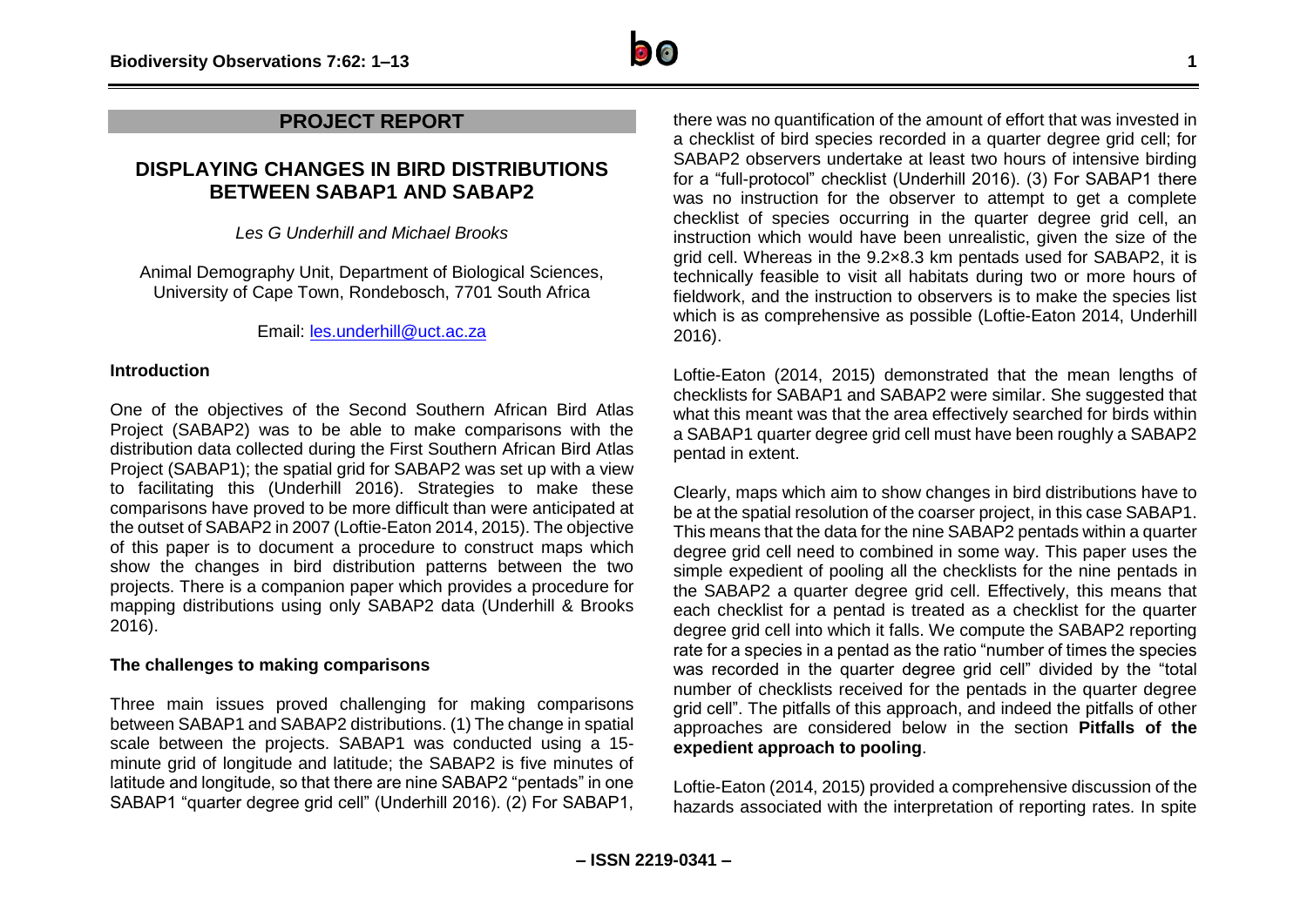

of all the caveats, she concluded: "Reporting rates remain a valuable tool to give broad-brush measures of changes in species' geographic ranges. Reporting rates can be, and are being, used as an early warning system to detect range changes. Once these changes are detected, further investigation can be done on a species by species level" (Loftie-Eaton 2015).

#### **Statistical approach**

We denote the reporting rate for a species in a grid cell by  $R$ . Statistically, we can think of  $R$  as being dependent on two factors. (1) It varies with the number of birds of the species in the pentad, which we will denote by  $n$ . Our belief is that as  $n$  increases, so does the reporting rate  $R$ . (2) It varies with the detectability of the species. Suppose that there is just one bird of a species in the grid cell and that the probability that an atlaser encounters and identifies this bird is  $p$ . For skulking species this probability is relatively small and for conspicuous species it is relatively large.

With  $R$ ,  $n$  and  $p$  defined, we establish the relationships between them. The theory underpinning the statistical arguments used here is contained in Underhill & Bradfield (2013, chapter 3). Suppose there is a single bird of a species in the grid cell. Then the probability that the atlaser does not record the species is  $1 - p$ . If there are *n* birds of the species in the grid cell, then, assuming statistical independence, the probability that the atlaser misses all of them is  $(1-p)^n$ . The probability that the atlaser encounters at least one bird of the species is then  $1 - (1 - p)^n$ . This is precisely what we mean by reporting rate; the species is encountered at least once. Thus the fundamental relationship between reporting rate, detectability and species abundance is given by

$$
R=1-(1-p)^n
$$

In reality, the only one of these three quantities for which we have data is the reporting rate. Detectability is what is known in statistics as a "nuisance parameter"; our real interest focuses on the species abundance in the grid cell, denoted  $n$ . We rearrange the terms in the fundamental relationship above so that  $n$  becomes the subject of the formula:  $n = \frac{\log(1-R)}{\log(1-R)}$  $\frac{\log(1 - n)}{\log(1 - p)}$ . The term in the denominator is effectively a conspicuousness factor which adjusts the log-transformed reporting rate to give the population size.

Now suppose we have two atlas projects, and two reporting rates for a species in a grid cell  $R_1$  and  $R_2$ . We assume that the detectability of an individual bird of a species in the grid cell remains the same for both projects. Our interest focuses on how the abundance of the species has changed in the grid cell; i.e. we want to estimate  $n_1$  and  $n<sub>2</sub>$ . Because we do not know the detectability of the species, we cannot estimate these quantities, but we can estimate their ratio.

Thus if 
$$
n_1 = \frac{\log(1 - R_1)}{\log(1 - p)}
$$
 and if  $n_2 = \frac{\log(1 - R_2)}{\log(1 - p)}$ , then  

$$
C = \frac{n_2}{n_1} = \frac{\log(1 - R_2)}{\log(1 - p)} / \frac{\log(1 - R_1)}{\log(1 - p)} = \frac{\log(1 - R_2)}{\log(1 - R_1)}
$$

where  $C$  is the estimate of the relative change in density between SABAP1 and SABAP2. In this approach, the neat advantage of the use of the ratio is that the detectability parameter cancels out.

This relationship,  $C = \frac{n_2}{n_1}$  $\frac{n_2}{n_1} = \frac{\log(1 - R_2)}{\log(1 - R_1)}$  $\frac{\log(1 - n_2)}{\log(1 - R_1)}$ , provides an estimate of the relative change in abundance for a species which has changed in reporting rate in a grid cell from  $R_1$  to  $R_2$ . If  $C = 1$ , then there has been no change in density, if  $C < 1$ , then the density has decreased during the intervening period and if  $C > 1$ , then the density has increased.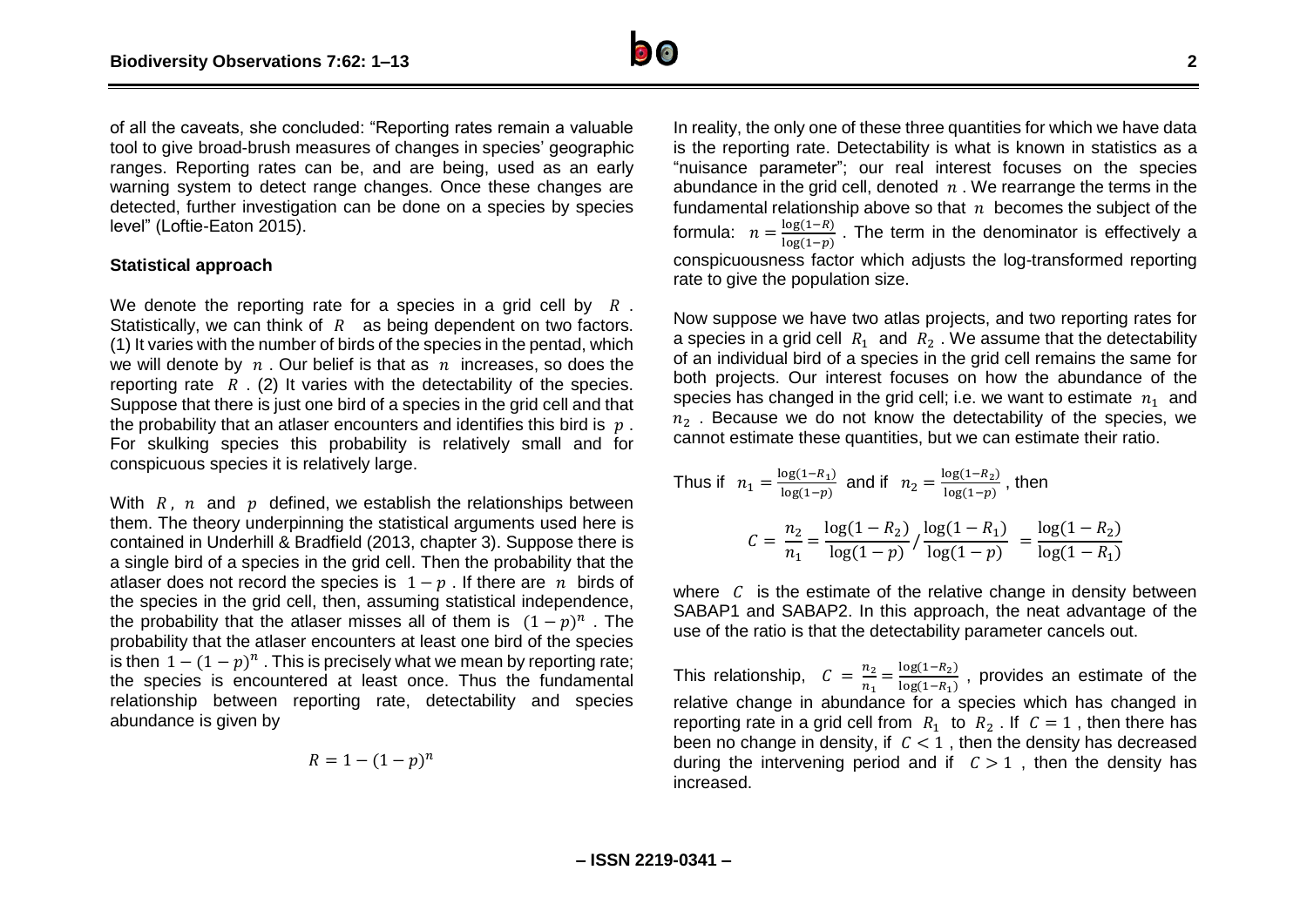

This relationship is a more defendable "change statistic" than any other functions of the two reporting rates in a grid cell  $R_1$  and  $R_2$ . In particular, the difference in reporting rates,  $R_2 - R_1$ , should not be used, nor should use be made of the relative change in reporting rate,  $(R_2 - R_1)/R_1$ , and variations of these.

This change statistic can also be derived from the approach used by Griffioen (2001). His method also related abundance to reporting rate, but had an entirely different theoretical starting point, embedded in a spatial process for the distribution of animals, developed by Nachman (1981).

There are multiple possible criticisms relating to the assumptions which underpin the relationship,  $C = \frac{n_2}{n_1}$  $\frac{n_2}{n_1} = \frac{\log(1-R_2)}{\log(1-R_1)}$  $\frac{\log(1 - R_2)}{\log(1 - R_1)}$ , but the biggest potential source of error is the reality that the two reporting rates are frequently based on relatively small numbers of checklists, and are therefore subject to small sample variability. For the purposes of this paper, we only used grid cells for which the number of checklists on which both  $R_1$  and  $R_2$  were based was four or more. If the number of checklists is four and the observed reporting rate is  $R = 0.5$ , then the 95% confidence interval for the "true" reporting rate is approximately (0.25, 0.75) (Underhill & Bradfield 2013, chapter 11). If there are 10 checklists, then the 95% confidence interval for the "true" reporting rate is  $(0.35, 0.65)$  and if there are 30, then the 95% confidence interval for the "true" reporting rate is (0.41, 0.59). Thus even with samples as large as 30 checklists per grid cell, the sampling variability of the observed reporting rate remains substantial. For more details, see the section entitled **Sampling variability** below.

Ideally, the sample sizes on which reporting rates to estimate relative changes in abundance should be based on many more than four checklists. The reality is that, for many grid cells, the sample sizes are small. This is particularly true for SABAP1, and it is no longer possible to increase these sample sizes. The consequences of the decision to use a minimum of four checklists per grid cell for both SABAP1 and SABAP2 becomes clear in the examples below.

#### **Colour shading protocol for range-change maps**

For each species, the value of  $C$  is computed for each quarter degree grid cell. These values are colour-coded and plotted on the "rangechange map" for the species. Five cut points are used to generate a six-colour map: 0 < RED <0.33 < ORANGE < 0.67 < YELLOW < 1 < LIGHT GREEN < 1.5 < DARK GREEN < 3 < BLUE. In other words, grid cells are shaded RED if the abundance in SABAP2 is estimated to be less than one-third of the abundance in SABAP1, ORANGE if the abundance in SABAP2 is between one-third and two-thirds of the abundance in SABAP1, YELLOW if the abundance is between unchanged and a decrease of one-third. LIGHT GREEN indicates an increase of up to 1.5 times of the SABAP1 population; DARK GREEN represents an increase of between 1.5-fold and three-fold, BLUE represents a more than three-fold increase in abundance between SABAP1 and SABAP2. In broad brush terms, RED, ORANGE and YELLOW represent grid cells with large, moderate and small relative decreases, and BLUE, DARK GREEN and LIGHT GREEN represent grid cells with large, moderate and small relative increases.

A key factor in interpreting these range-change maps is that the value of is to grasp that it is a **relative** value. A grid cell may correctly be shaded BLUE, and the change in relative abundance between SABAP1 and SABAP2 may be genuinely large, but the increase is off a low baseline, a tiny reporting rate in SABAP1. So the fact that a grid cell is shaded BLUE does not lead to the conclusion that the species is now abundant in the grid cell. The only inference is that there has been a large increase in relative abundance in the grid cell. This is true even in grid cells with none of the difficulties caused by sampling variation in the reporting rates for SABAP1 and SABAP2.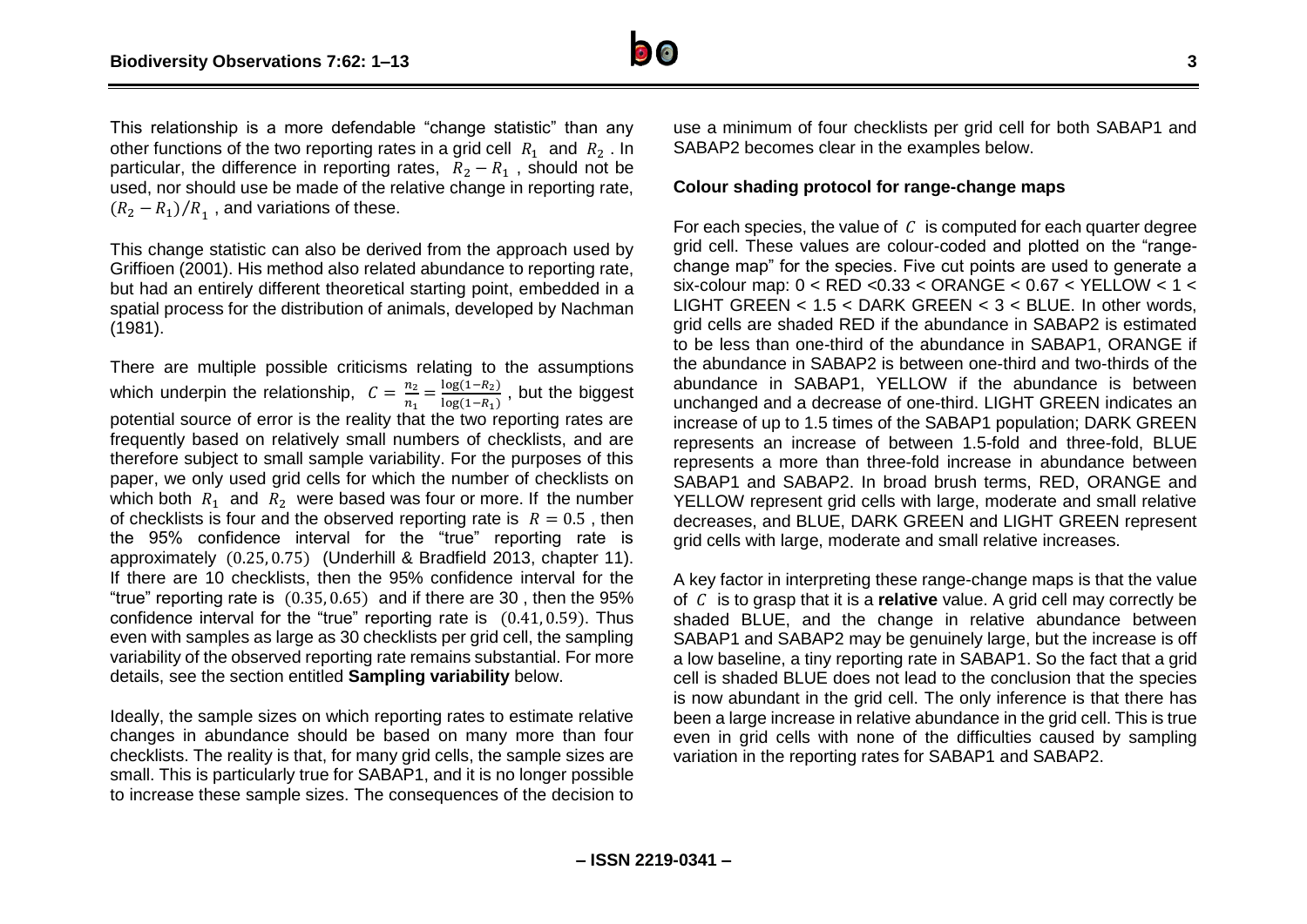

*Figure 1. Rangechange map between SABAP1 and SABAP2 for the Thick-billed Weaver in South Africa, Lesotho and Swaziland. RED, ORANGE and YELLOW represent quarter degree grid cells with large, moderate and small relative decreases, and BLUE, DARK GREEN and LIGHT GREEN represent grid cells with large, moderate and small relative increases*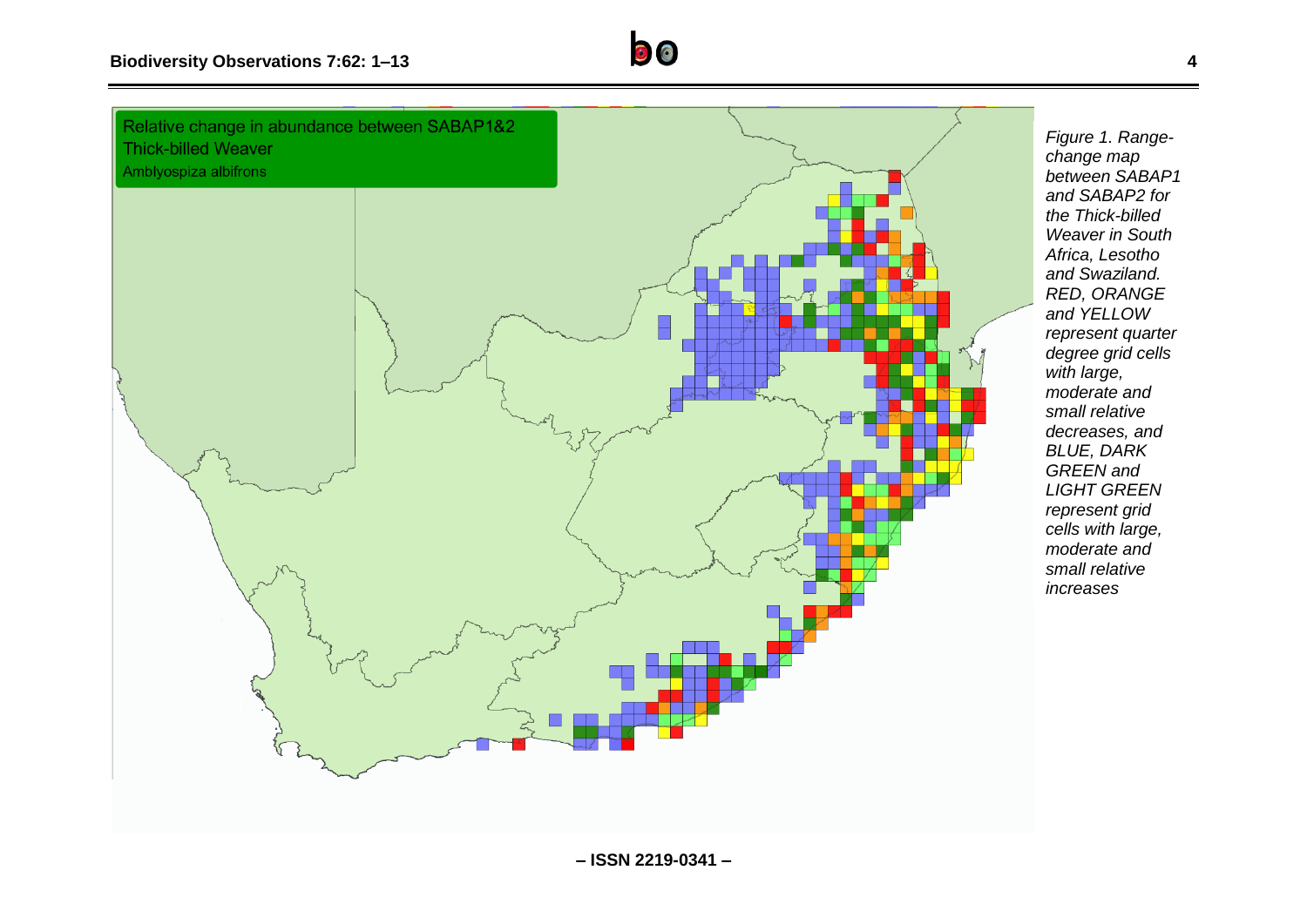



*Figure 2. Thick-billed Weaver, Oribi Gorge Nature Reserve, KwaZulu-Natal 24 December 2014. Photograph: © Lia Steen. <http://vmus.adu.org.za/?vm=BirdPix-12960>*

## **Examples**

The examples are developed to illustrate both the strengths and pitfalls of these new-generation range-change maps.

#### *Thick-billed Weaver*

The Thick-billed Weaver *Amblyospiza albifrons* is a species which started expanding its range westwards in the early 1960s (Craig 1997) (Figures 1 and 2). It was first recorded in what was to become Gauteng at the Melrose Bird Sanctuary in 1961; it was initially thought that the founder population consisted of escapees from aviaries, but it was subsequently considered more likely that this was a natural range expansion, with the Olifants River being used as a corridor from the Lowveld (Tarboton et al. 1987). The SABAP1 distribution map supported this hypothesis (Craig 1997). The SABAP1-SABAP2 rangechange map for the species increases almost everywhere along the western edge of its range, and that the remarkable expansion across Gauteng into the adjacent provinces has continued (Figure 1). This outcome is unambiguous from the spatially continuous blue shading of a large number of contiguous quarter degree grid cells.

Along the eastern edge of the range, in the Kruger National Park, Swaziland and northern KwaZulu-Natal, grid cells shaded red, orange and yellow predominate. A quick interpretation will suggest that the species has decreased in abundance in these regions but this needs to be considered (1) in relation to the number of checklists per grid cell and the possibility that the pattern is a consequence of sampling variability due to small sample sizes (Figure 3) and (2) in relation to the actual reporting rates for SABAP1 and SABAP2 in the grid cells (Figure 3).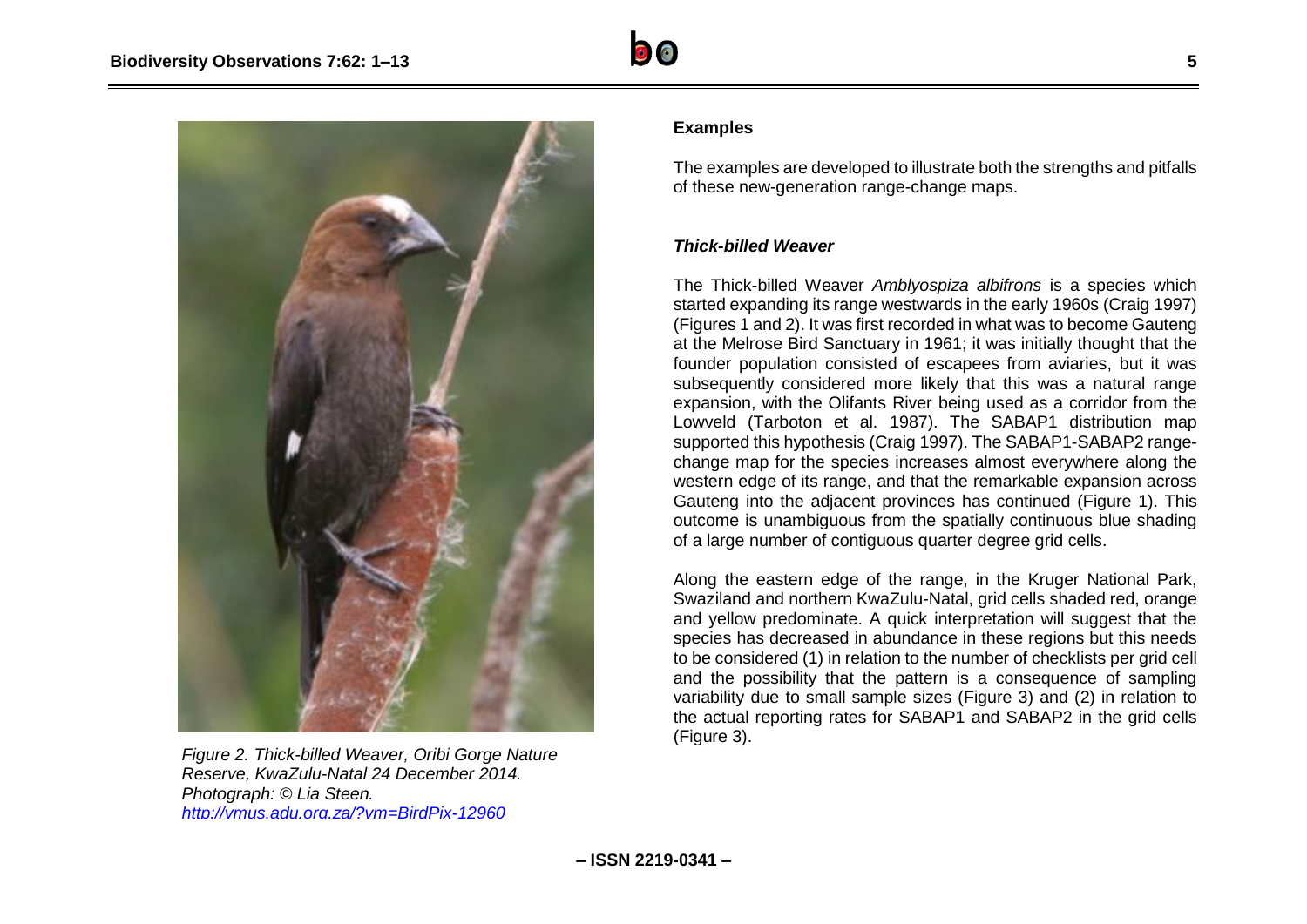$\begin{array}{c} 13.1 \\ 17.3 \\ 1.350 \end{array}$ 

 $\frac{10.0}{16.7}$ 

 $\begin{array}{c} 6.8 \\ 13.1 \\ 1.993 \end{array}$ 

 $\begin{smallmatrix} 2.6 \ 1.3 \end{smallmatrix}$ 

 $\frac{13.2}{23.7}$ 

 $\frac{9.5}{18.9}$ <br>2.101

 $\frac{7.0}{10.4}$ 

 $\underset{61.6}{\text{28.9}}$ 

 $\Big|{}^{6,6}_{14,6}\Big|$ 

44 I.A  $\frac{48.8}{38.8}$ 

 $\frac{46.0}{70.2}$ 

 $\frac{13.7}{33.7}$ <br>2.800

 $\begin{array}{|c|c|}\n 15.1 \\
 \hline\n 16.7 \\
 \hline\n 1.113\n \end{array}$ 

 $\frac{18.1}{16.1}$ <br>0.878

 $\begin{array}{c} 13.5 \\ 16.8 \end{array}$ 

 $0.4$ <br> $0.3$ <br> $0.618$ 

 $\frac{1.5}{1.4}$ <br>0.891

 $\frac{5.4}{3}$ 

19.1 25.7

 $\frac{5.2}{5.5}$ 

 $\substack{13.9\\19.8}$  $.474$ 

 $\frac{18.8}{17.6}$ <br> $\frac{17.6}{0.929}$ 

 $^{6.2}_{11.9}$ 

 $.979$  $\frac{10.2}{7.2}$  23.2-29.5<br>11.4 22.9<br>0.448 0.743

 $\frac{6.2}{5.9}$ <br>0.955

ב

 $\frac{34.1}{31.7}$ 

 $rac{12.1}{27.6}$ 

 $\frac{26.6}{21.5}$ 

 $10.7$ 

159

 $\frac{7.5}{5.3}$ 

 $\frac{23.1}{42.7}$ <br>2.118

 $\begin{array}{c} 20.9 \\ 33.5 \\ 1.743 \end{array}$ 

 $\frac{21.1}{18.5}$ 

 $\frac{11.1}{29.1}$ 

 $\substack{11.6 \\ 28.7}$ 

 $26.0$ 

9.9 dias  $\begin{array}{|c|c|}\n\hline\n1.6 \\
2.4 \\
1.455 \\
\hline\n\end{array}$ 

33.0

 $\begin{array}{c} 26.6 \\ 50.3 \end{array}$ 

 $\begin{array}{c} 8.9 \\ 20.7 \\ 2.501 \end{array}$ 

46.9

19

4452





*Park. In each quarter degree grid cell, the top number is the SABAP1 reporting rate, the middle number is the SABAP2 reporting rate, and the bottom number is the associated value of C, the estimated relative change in abundance between the two projects*

> **– ISSN 2219 -0341 –** *pentads shaded orangeFigure 4. North -eastern South Africa, the same region as Figure 3. The top number in each quarter degree grid cell is the number of checklists submitter for the quarter degree grid cell during SABAP1. The bottom number is the total number of SABAP2 checklists submitted for the (usually) nine pentads in the quarter degree grid cell. Grid cells shaded green have more SABAP2 lists in total for the pentads in the grid cell than there were SABAP1 lists. Vice versa for*

| 55         | 33   | 18.            | zz  | 482.            | 94       |     |      |      |     |
|------------|------|----------------|-----|-----------------|----------|-----|------|------|-----|
| 13         | 34   | 9              | 10  | 625             | ₩        |     |      |      |     |
| 16         | 16   | 9              | 42  | 248             | 10       |     |      |      |     |
| 36         | 16   | 26             | 196 | 432             | 26       |     |      |      |     |
| 15         | 23   | 15             | 18  | 99              | 57       |     |      |      |     |
| 20         | 29   | 18             | 32  | 123             | 97       |     |      |      |     |
| 140        | 60   | 37             | 28  | 51              | 229      | 24  |      |      |     |
| <u>231</u> | 48   | 13             | 25  | 86              | 370      | 42  |      |      |     |
| 13         | 31   | 117            | 14  | 33              | 41       | ſ7  |      |      |     |
| 9.         | 10   | 10             | 13  | 58              | 91       | 47  |      |      |     |
| 83         | 61   | 133            | 31  | 31              | 94       | зŅ  |      |      |     |
| 25         | 11   | 54             | 71  | 38              | 379      | 51  |      |      |     |
| 345        | 133  | 93             | 26  | 264             | 99       | 217 | 31   |      |     |
| 231        | 92   | 69             | 44  | 401             | 200      | 442 | ×.   |      |     |
| 48         | 114  | 19             | 85  | 124             | 199      | ≁∿  | 69   |      |     |
| 39         | 71   | 116            | 76  | 339             | 153      | 249 | 65   |      |     |
| 6.         | 17   | 25             | 112 | 40              | 114      | 157 | 262  |      |     |
| 13         | 6    | 174            | 430 | 223             | 22€      | 222 | 440  |      |     |
| 18         | 40.  | 38N            | 93  | 42              | 74       | 68  | 118  |      |     |
| 55         | 24   | 25             | 162 | 100             | 54       | Дs  | 57   |      |     |
| зψ         | 36   | 86             | 56  | 18              | 1ф1      | 311 | 187  | 187  |     |
| 29         | 54   | 106            | 273 | ٦s              | $34 - 1$ | 685 | 150  | 12   |     |
| 40         | 175  | 89             | 123 | 212             | 119      | 139 | 243  | '243 |     |
| 39         | 86   | 67             | 103 | 312             | 428      | 198 | 526  | L8.  |     |
| 189        | 53   | 52             | 215 | 79              | 228      | 189 | 170  | 470  |     |
| 243        | 114  | 86             | 682 | 346             | 225      | 583 | 529  |      |     |
| 105        | 53   | 143            | 110 | 111             | 156      | 85  | 44   |      |     |
| 147        | 69   | 74             | 451 | 287             | 68       | 79  | 66   |      |     |
| 75         | 55   | 106            | 119 | 161             | 628      | 83  | 68   |      |     |
| 96         | 35   | 55             | 42  | 10 <sub>9</sub> | 17       | 29  | 39   |      |     |
| 124        | 61   | 35             | 57  | 284             | 72       | 56  | 173  | 88   |     |
| 26         | 38   | 19             | 24  | 62              | 6        | 12  | 30   | 1¢   |     |
| 107        | 96   | 44             | 47  | 327             | 95       | 99  | 116  | 2β   |     |
| 71         | 58   | 16             | 10  | 29              | 54       | 283 | 37   | 51   |     |
| 88         | 82   | 90             | 65  | 142             | 99       | 64  | 101  | 30   |     |
| 26         | 18   | 20             | 5   | 15              | 31       | 14  | 167  | 9.   |     |
| 108        | 58   | 37             | 12  | 55              | 51       | 50  | 128  | 11.  | 183 |
| 17         | 20   | 14             | 12  | 5.              | 7        | 10  | 114  | 79   | 118 |
| 100        | 97   | 62             | 48  | 65              | 54       | 51  | 65   | 46   | 65  |
| 81         | 41   | 27             | 23  | ø               | 2        | 4   | 17   | 17   | 68  |
| 147        | 84 t | $\overline{z}$ | æ   | $\overline{18}$ | ማ        | 47  | 69   | 37   | 5.  |
| والشجير    |      |                |     |                 | ٨Ė       |     | a oc | OA.  | a m |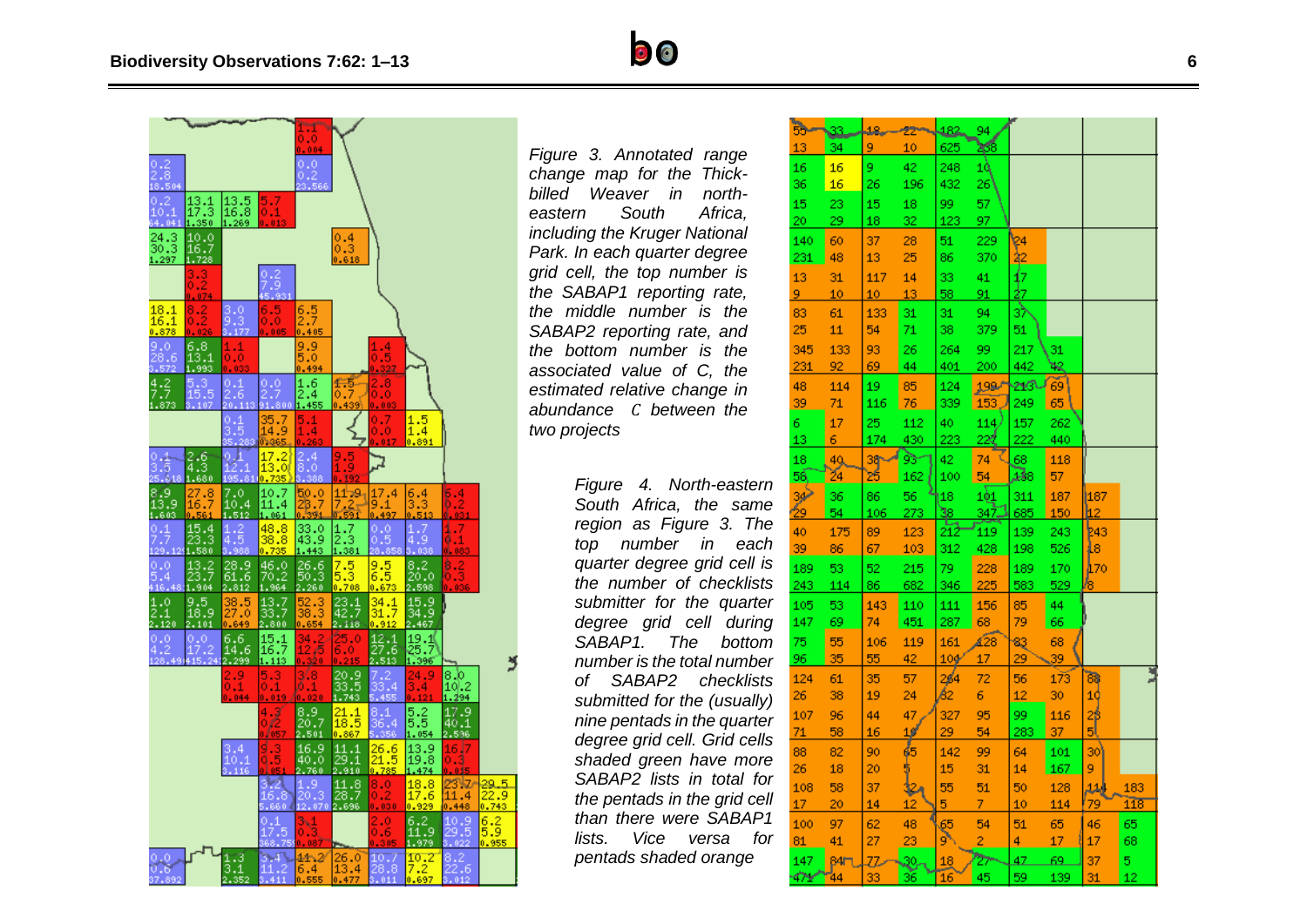

*Figure 5. Pentad-scale distribution map for Thick-billed Weaver. The interpretation guidelines are in Underhill & Brooks (2016). Pentads with four or more checklists are in WHITE (not recorded), or in colours ranging from YELLOW, through ORANGE, LIGHT GREEN, DARK GREEN, LIGHT BLUE and DARK BLUE, indicating increasing reporting rates. Pentads shaded GREY have the species present, but there are too few checklists to justify a reporting rate. There are bird records from pentads with WHITE DOTS, but Thick-billed Weaver was not recorded*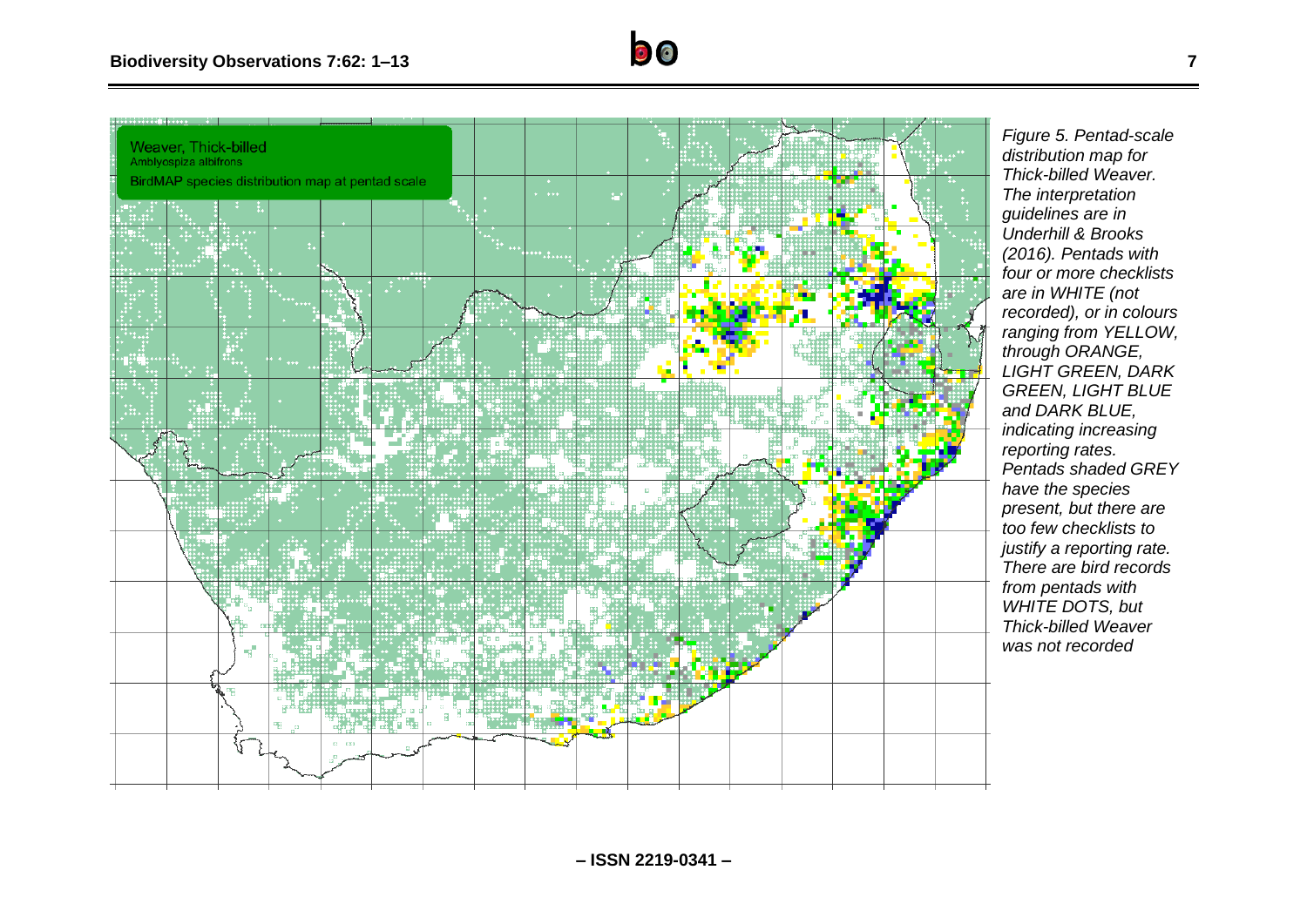

It is also informative to interpret the range-change map in relation to the pentad-scale distribution map for the species (Underhill & Brooks 2016); the most striking feature of this map for the Thick-billed Weaver is that the actual distribution map (Figure 5) looks far smaller than the distribution shown in the range-change map (Figure 1), even though in this case the species is expanding its range. This is a by-product of changing the mapping scale from the quarter degree gird cell to the pentad.

## *Pied Crow*

For the Pied Crow *Corvus albus* (Figure 6) we first present the SABAP2 pentad scale distribution map (Figure 7). The pentads shaded light blue and dark blue represent the core of the range of the species (Underhill & Brooks 2016). There are not yet four checklists for the pentads shaded grey, and reporting rates are not calculated for them; at least part of this area is likely to prove to be core range

(Underhill & Brooks 2016). The striking feature of this distribution map is the high reporting rates of Pied Crow in the Swartland north of Cape Town, and the relatively low reporting rates in the Overberg east of Cape Town (Figure 7). Overall the Pied Crow distribution is a remarkable patchwork of discrete area of high and low reporting rates. This pattern was also noted in SABAP1 (Jenkins & Underhill 1997).

Taken in isolation of Figure 7, for the western half of South Africa, the range-change map for the Pied Crow (Figure 8), is predominantly the three colours associated with increases: light green, dark green and blue (Figure 6). In contrast, in northeastern South Africa, the pattern is more complex with large regions apparently showing consistent decreases and other regions consistent increases. The largest area of decrease is from the border of Botswana across North West Province and the Free State to the Lesotho border. The largest increases appear to be in the grasslands of the eastern Free State and adjacent Mpumalanga.



*Figure 6. Pied Crow on the shore of Lake Malawi, Malawi. 26 April 2015. Photograph: © Gary Brown. http://vmus.adu.org.za/?vm=BirdPix-17240*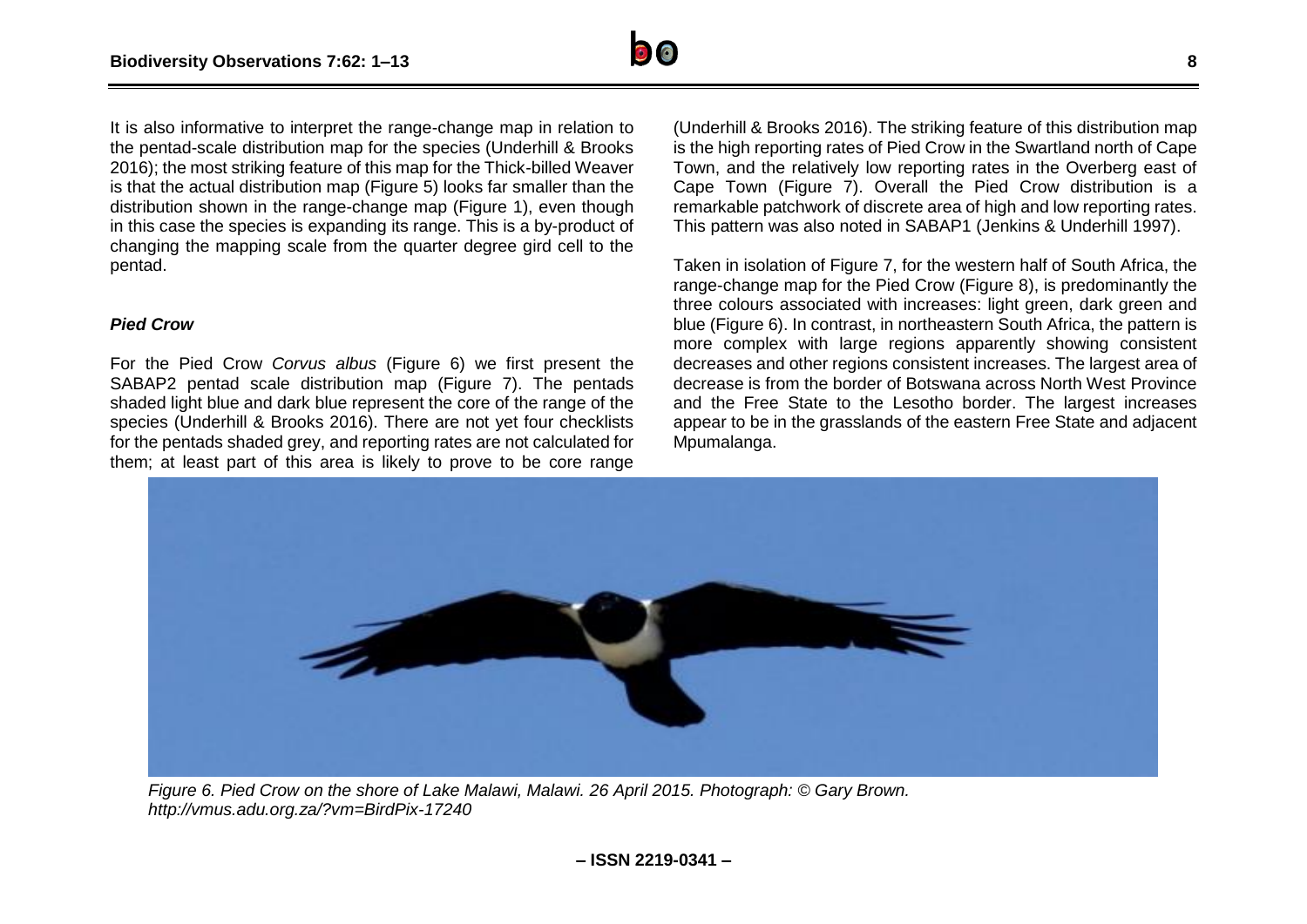

*Figure 7. Pentadscale distribution map for Pied Crow. The interpretation guidelines are in Underhill & Brooks (2016). Pentads with four or more checklists are in WHITE (not recorded), or in colours ranging from YELLOW, through ORANGE, LIGHT GREEN, DARK GREEN, LIGHT BLUE and DARK BLUE, indicating increasing reporting rates. Pentads shaded GREY have the species present, but there are too few checklists to justify a reporting rate. There are bird records from pentads with WHITE DOTS, but Pied Crow was not recorded* 

**9**

**– ISSN 2219 -0341 –**

 $\bullet$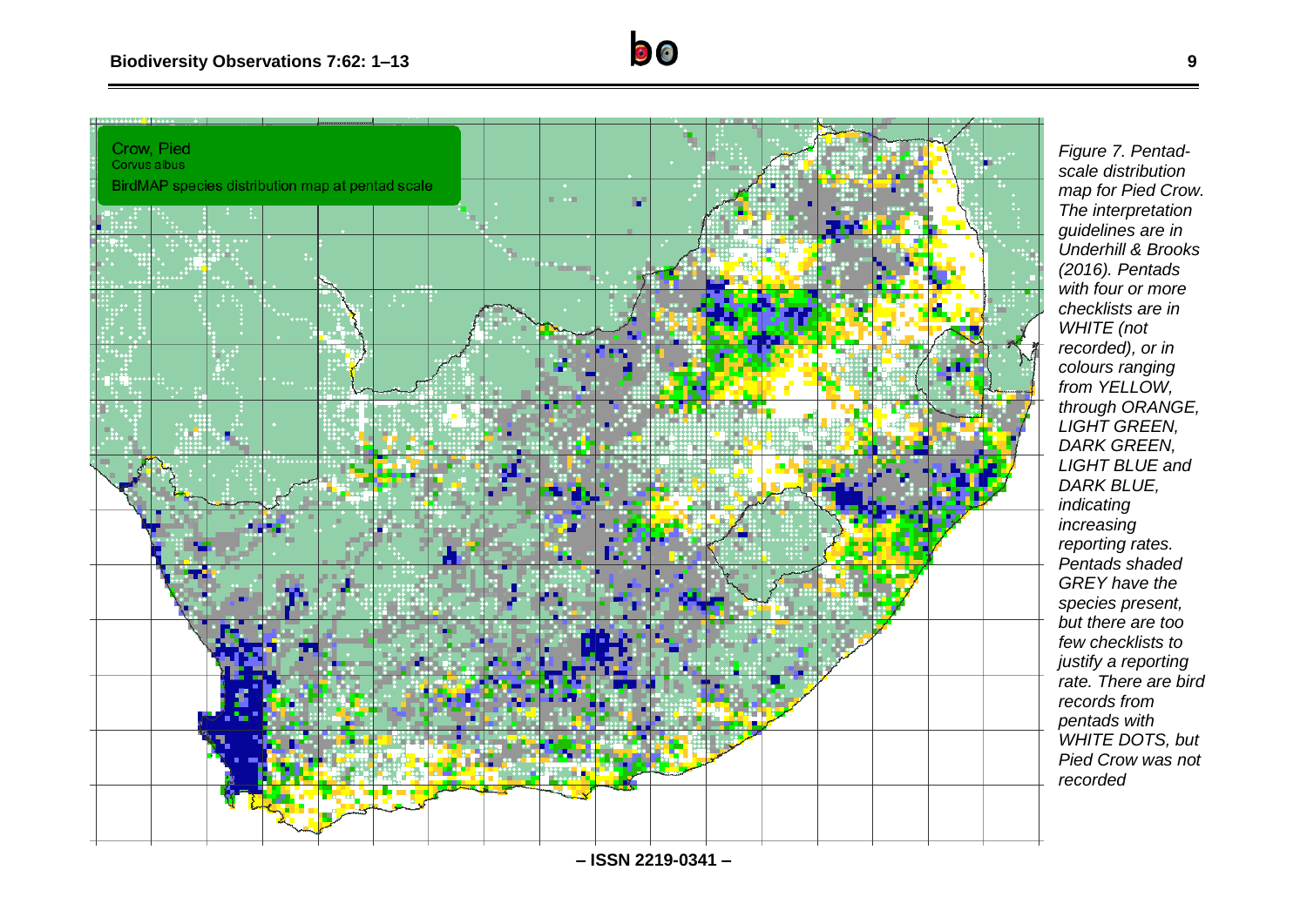

*Figure 8. Rangechange map between SABAP1 and SABAP2 for the Pied Crow. RED, ORANGE and YELLOW represent quarter degree grid cells with large, moderate and small relative decreases, and BLUE, DARK GREEN and LIGHT GREEN represent grid cells with large, moderate and small relative increases*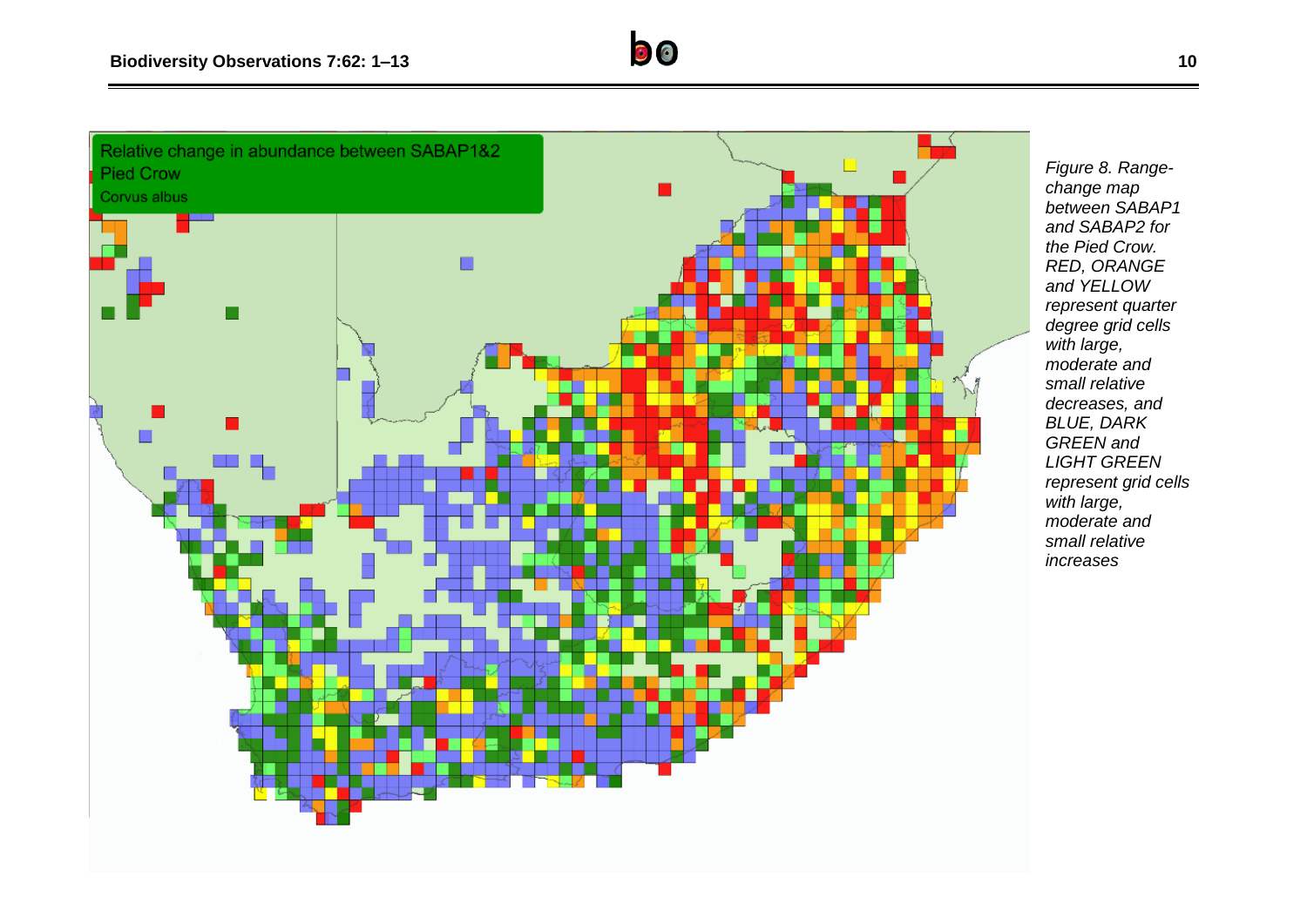**– ISSN 2219-0341 –**

At first glance. Figures 7 and 8 do not obviously relate to the same species. The range-change map (Figure 8) suggests that there have been increases in relative abundance in both the Swartland and Overberg, but in the Overberg, and along the southern coast as far as into the Eastern Cape, this increase has been off a low baseline (Figures 7 and 8). The increase in the Northern Cape, in the Upington region, also appears to have been off a low base, because the pentads in this region with four or more checklists are shaded mostly orange and green (Figure 7), indicating that reporting rates have increased to values close to the median reporting rate for the species (Underhill & Brooks 2016). Understanding how the range of the Pied Crow has changed requires careful and thoughtful comparison of both the distribution map (Figure7) and the range-change map (Figure 8).

## **Pitfalls of the expedient approach to pooling**

The expedient approach, described above, and also used in the examples presented here, simply pools all the SABAP2 checklists for the quarter degree cell. With this approach, some pentads have many checklists, and others only a few. Loftie-Eaton (2015) synthesized some of the pitfalls of this approach, based on four studies published in *Ornithological Observations* (McKenzie 2011, Carter 2012, de Swardt 2012, Retief 2013). The main insight from these papers is that the comparison narrative for each of these quarter degree grid cells raised different concerns in making comparisons. More papers, undertaking comparisons between SABAP1 and SABAP2 for a particular quarter degree grid cell, would be an extremely valuable contribution to our understanding of the variety of factors that are involved.

Probably one of the worst examples of the problems associated with the expedient approach is for the quarter degree grid cell Cape Town 3318CD. The quarter degree grid cell contains six pentads (three are entirely in the ocean). The only land in one of these six pentads,

3345\_1820, is Robben Island. In August 2016, this pentad has 184 checklists. The other five pentads had 79, 62, 119, 44 and 574 checklists. Robben Island was inaccessible at the time of SABAP1, but the colony of African Penguins *Spheniscus demersus* had already started. The SABAP1 reporting rate for African Penguin in the quarter degree grid cell was 4.0% (this would have been generated by penguins observed from the mainland shore, which occurs under good visibility from vantage points such as the Sea Point Promenade, and also birds found dead on the shoreline of the grid cell); the SABAP2 reporting rate was 18.5%, influenced by the large number of checklists for SABAP2 from Robben Island (generated mainly by ADU postgraduate students as a by-product of their own research fieldwork). If the Robben Island pentad is omitted, the SABAP2 reporting rate was 1.7%, but this was biased downwards because pentad 1825\_3355 has no coastline, and none of its 574 checklists record African Penguins. The reporting rate for the four mainland coastal pentads was 4.9% (15 records on 304 checklists). This problem does not only affect African Penguins; every species which is common on the mainland, but does not occur on Robben Island, will have its reporting rate depressed by the large set of lists from the Robben Island pentad.

An alternative approach is to compute the reporting rates for each pentad in the quarter degree cell, and then to average these reporting rates for each species. The apparent advantage is that each pentad in the quarter degree grid cell then has equal weight. As attractive as this solution appears, it cannot be implemented at present, because many pentads only have a single checklist, and this "equality of pentads" algorithm gives too much emphasis to pentads with little data. A more fundamental reason why this approach is flawed is that the SABAP1 data were not collected giving equal weight to each section of the pentad. The more easily accessible sections effectively had more visits (and therefore weight) than the inaccessible sections. The expedient approach to smoothing problem probably captures the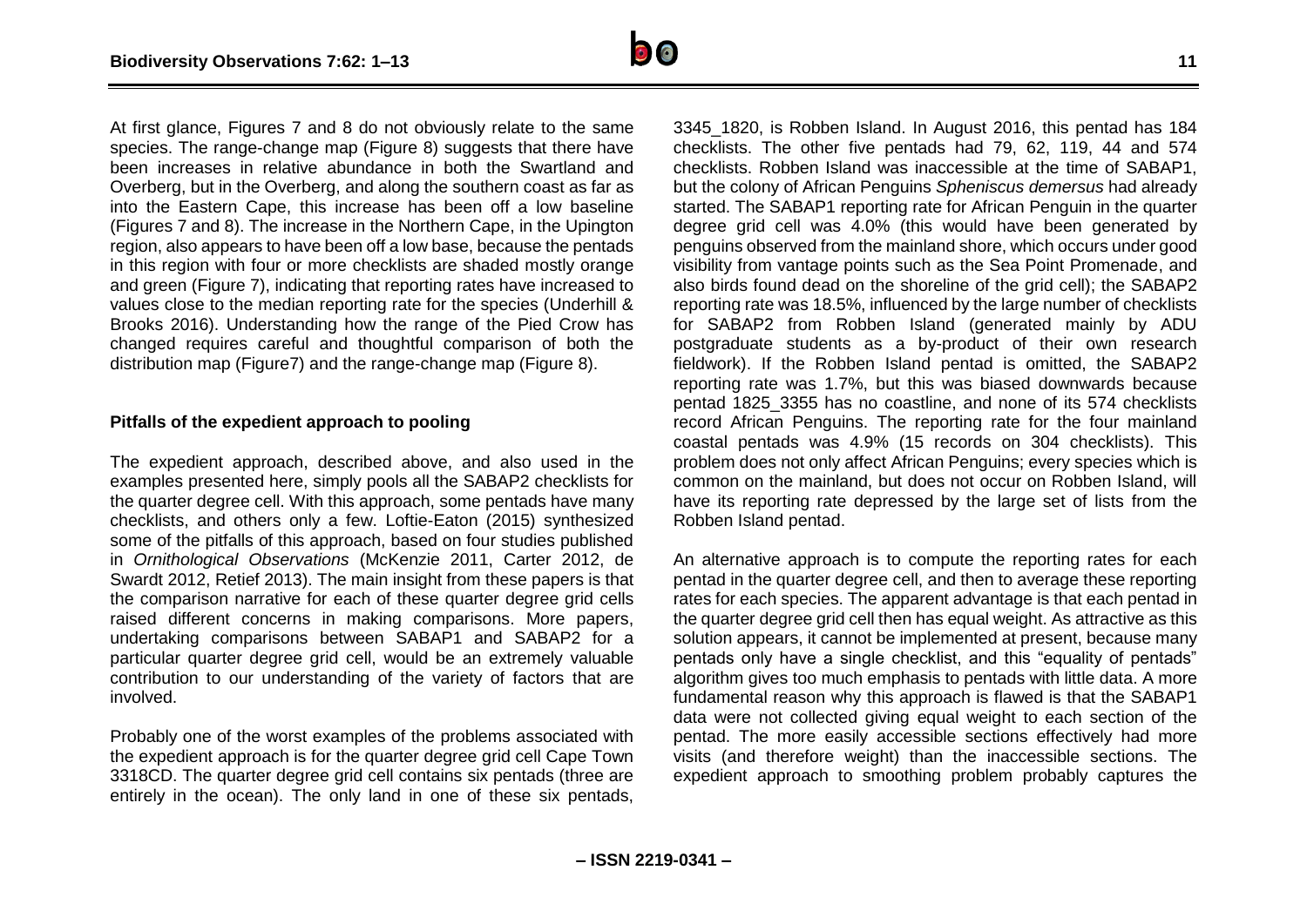

behaviour of SABAP1 atlasers more closely than the equal weights approach.

## **Sampling variability**

If sampling variability did not exist, every family of four would have two girls and two boys. But the reality is that some families of four have no boys, and some have no girls. In fact, the percentages of 0, 1, 2, 3 and 4 girls in a family of four are 6%, 25%, 38%, 25% and 6%. So if the "true" reporting rate for a species in a pentad is really 50%, and if we get four checklists, it is only 38% of the time that the observed reporting rate for the species will actually be 50%. That is what sampling variability does to us. It is not a consequence of poor fieldwork, it is just a fact of life. The impact of sampling variability gets smaller as the sample size increases. The observed reporting rate slowly gets closer to the true reporting rate as the sample size increases. The consequence of sampling variability is that there will be some grid cells in which the observed reporting rates for the two projects are very different when in reality the true underlying reporting rate has not changed at all.

In practical terms, what this means for the range-change maps, such as Figures 1 and 8, is that the results for a single grid cell cannot be taken as gospel for that grid cell. Especially if the number of checklists for either SABAP1 or SABAP2 for that grid cell is small, the result may simply be a casualty of sampling variability.

However, if the bulk of the grid cells in a region show an either upwards or downwards trend, then it is highly unlikely that all of them can be dismissed as being a consequence of sampling variability. The harsh reality is that a few red cells will be scattered in among a carpet of blue grid cells (and *vice versa*). The grid cell might be showing a different trend to its neighbours; a more likely explanation is that sampling variability impacted that particular grid cell, and that it is actually showing the same pattern as its neighbours.

## **Acknowledgements**

SABAP2 is a partnership project between SANBI, BirdLife South Africa and the Animal Demography Unit at the University of Cape Town. The enthusiastic participation of 1000s of citizen scientists is fundamental to the production of these range-change maps. Without their contributions, there could not be a paper like this.

#### **References**

**Carter J** 2012. Somerset West – SABAP1 and SABAP2 compared. Ornithological Observations 3: 253–267. Available online at <http://bo.adu.org.za/content.php?id=72>

**Craig AJFK** 1997. Thickbilled Weaver *Amblyospiza albifrons*. In: Harrison JA, Allan DG, Underhill LG, Herremans M, Tree AJ, Parker V, Brown CJ (eds) The atlas of southern African birds. Vol. 2: Passerines. BirdLife South Africa, Johannesburg: 548–549.

**de Swardt D** 2012. 2925BD Hagesdam – SABAP1 and SABAP2 compared. Ornithological Observations 3: 109–122. Available online at<http://bo.adu.org.za/content.php?id=51>

**Griffioen P** 2001. Temporal changes in the distributions of bird species in eastern Australia. PhD thesis, La Trobe University, Bundoora, Victoria, Australia.

**Jenkins AR, Underhill LG** 1997. Pied Crow *Corvus albus*. In: Harrison JA, Allan DG, Underhill LG, Herremans M, Tree AJ, Parker